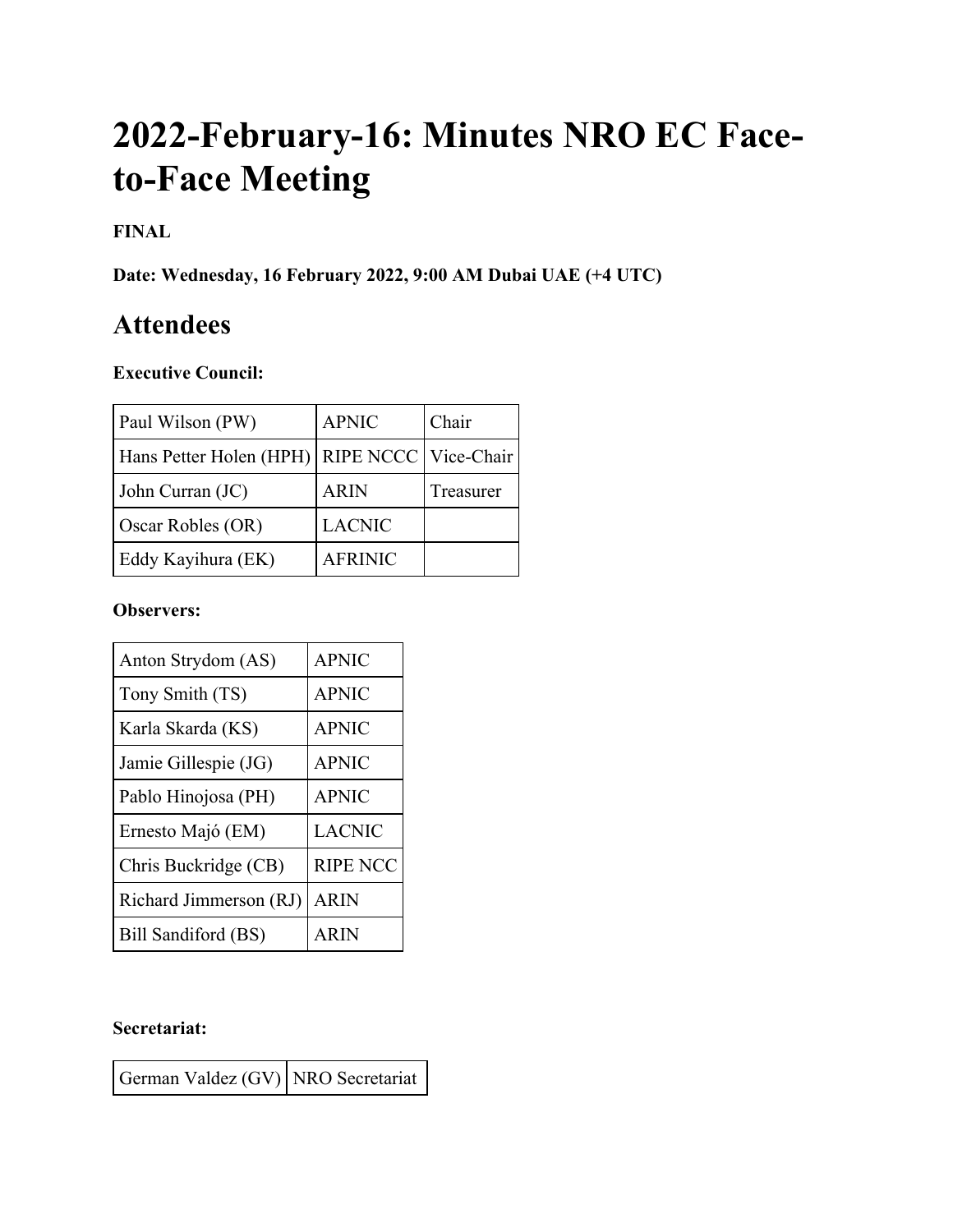# **Agenda**

- **1.- Welcome**
- **2.- Agenda Review**

### **3.- NRO Strategy Review Plan**

#### **Status**

• NRO EC to discuss any last development on the NRO strategy review.

## **4.- Coordination Group Updates**

- **a) Communications Coordination Group 2022 Work Plan**
- **b) Engineering Coordination Group 2022 Work Plan**
- **c) Public Safety Coordination Group 2022 Work Plan**
- **d) Registration Services Coordination Group 2022 Work Plan**
- **e) Public Affairs Coordination Plan 2022 Work Plan**

### **5.- AFRINIC Situation Update**

#### **Status**

• NRO EC to discuss any last development on AFRINIC.

#### **6.- 2021 NRO Expenses Report**

#### **Status**

• NRO EC to review and discuss the 2021 NRO Expenses Report

#### **7.- 2021 NRO Distribution Formula**

#### **Status**

• NRO EC to review and discuss the 2021 NRO Distribution Formula

### **8.- Reverse DNS Resolution Content in the IANA SLA Update**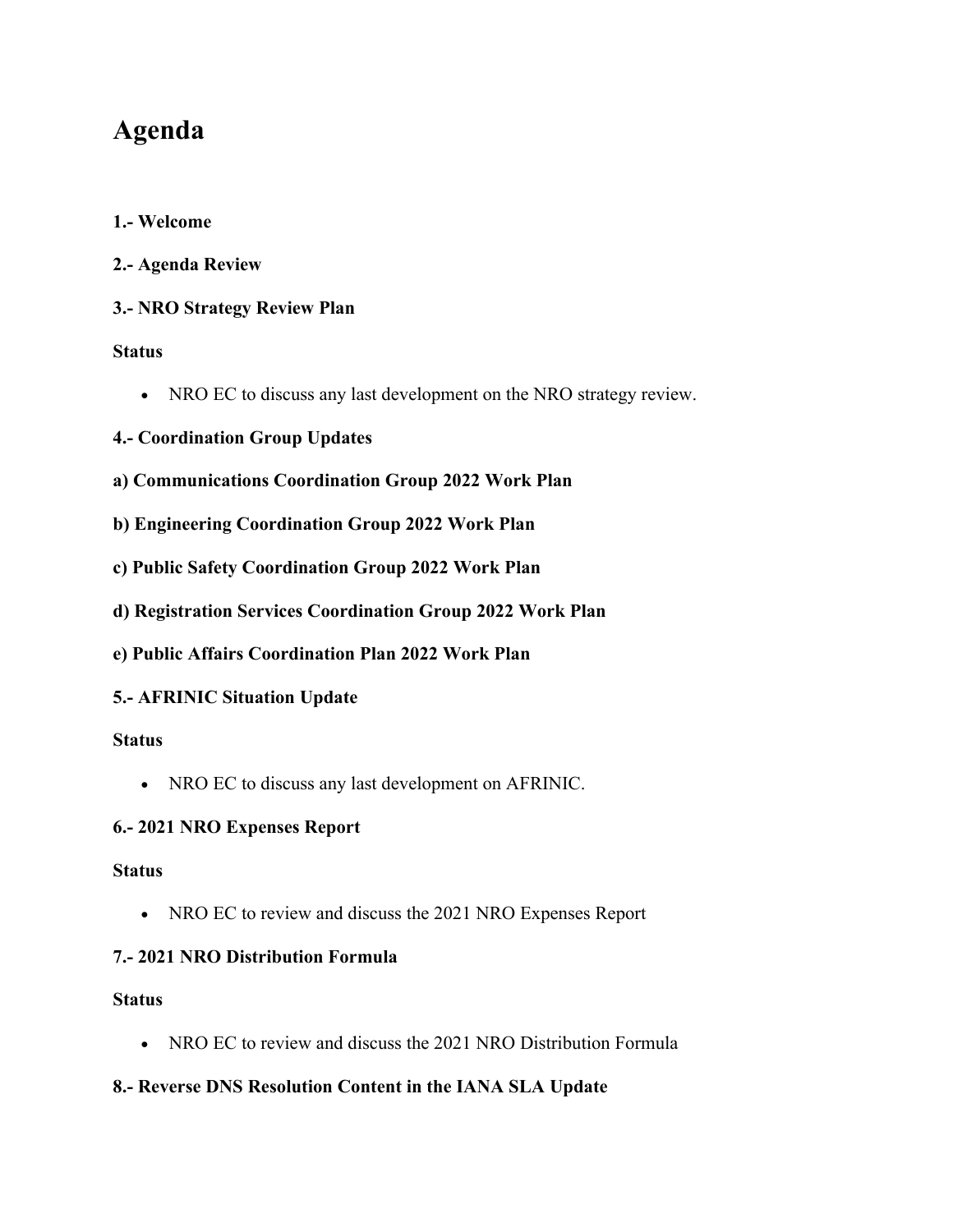#### **Status**

• In 2020 the NRO EC agreed to add reverse DNS resolution in the IANA SLA

Last version of the document with both parties comments (November 2020)

Action Item 210316-4: HPH to follow up with Kim Davies about their (second round of) comments to our proposal to include reverse DNS resolution in the SLA.

NRO EC to review updates

#### **9.- Meeting with ICANN Board During ICANN 73**

#### **Status**

- A meeting invitation has been extended to the ASO to meet on Wednesday 9 March 2022, 20:30 UTC
- ICANN Board Chair Maarten Botterman has proposed the following topics for the joint meeting:
	- o What are your key priorities for ICANN work in 2022, how do these priorities help achieve ICANN's common objectives as expressed in the FY 2021-2025 Strategic Plan, and how do you see the ICANN community, Board, and org moving forward together on a way to achieve these?

If any, what suggestions would you have to enhance ICANN's effectiveness and efficiency with regards to the process of implementation after adoption of a PDP or Review recommendations?

• The ASO is welcome to provide its set of topics/questions for the joint meeting by Wednesday, 16 February 2022.

NRO EC to evaluate this invitation.

#### **10.- RIR CEO Updates**

#### **Status**

• Optional updates from the CEO on internal news of their RIRs

#### **11.- Open Actions Review**

#### **12.- Minutes Review**

• **2021-January-18: Minutes NRO EC Teleconference - DRAFT (Pending: AFRINIC, ARIN)**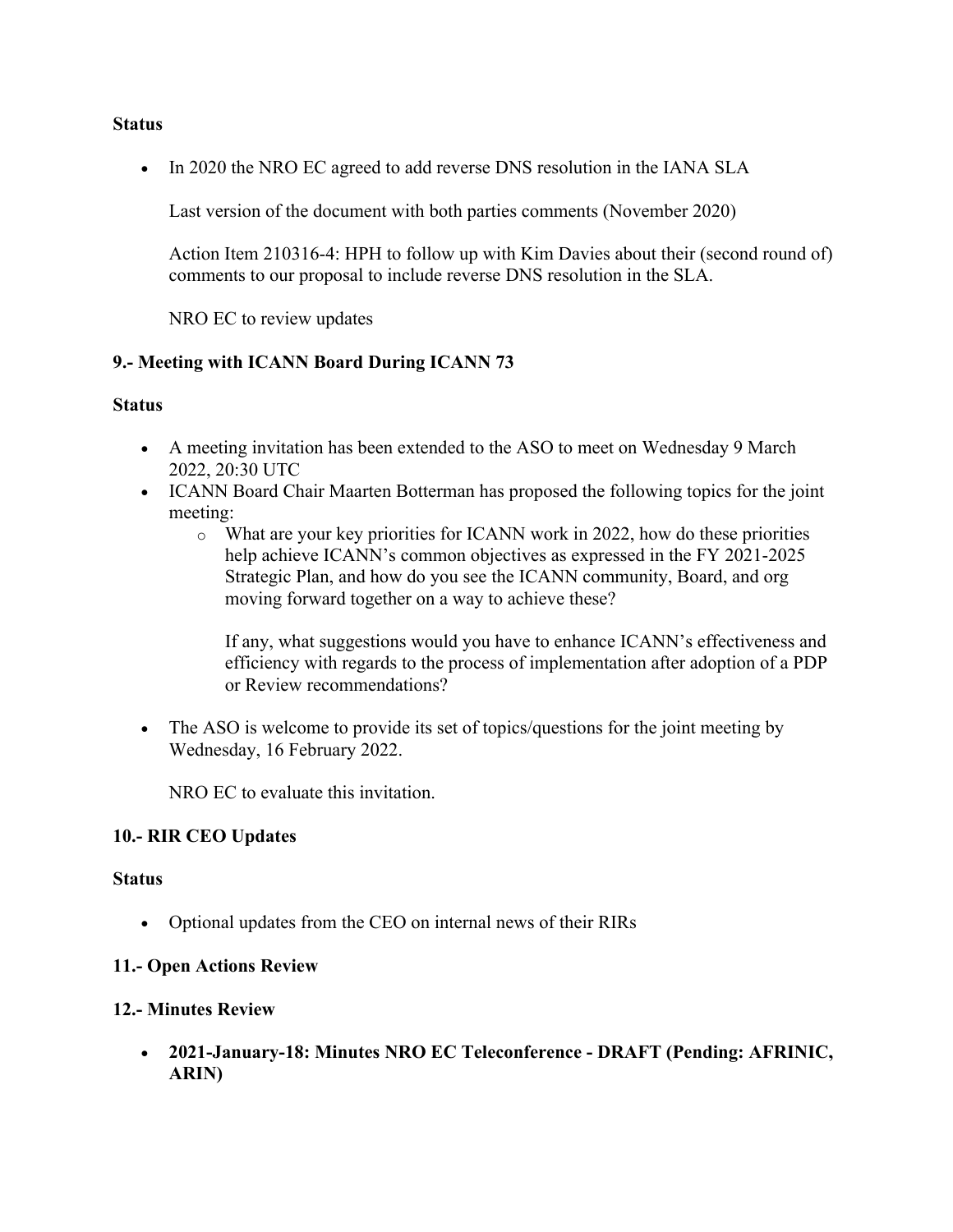**13.- Next Meetings**

**a) Tuesday 22 March 2022**

**b) Tuesday 19 April 2022**

**c) Tuesday 17 May 2022**

**14.- AOB**

**15. Adjourn**

==============================

# **New Action Items**

**New Action Item 220216-1: The Secretariat and GV to work on a response to the invitation to meet with the ICANN Board During ICANN 73.**

# **New Resolutions**

**R-20220216-1: The NRO EC resolves to approve the 2021 NRO Expenses Report.**

**R-20220216-2: The NRO EC resolves to approve the 2021 Distribution Formula.**

**R-20220216-3: The NRO EC resolves to contribute USD 250,000 to AFRINIC's legal representation expenses. This amount is to be included in the 2021 NRO Expenses Report.**

# **Minutes**

**1. Welcome**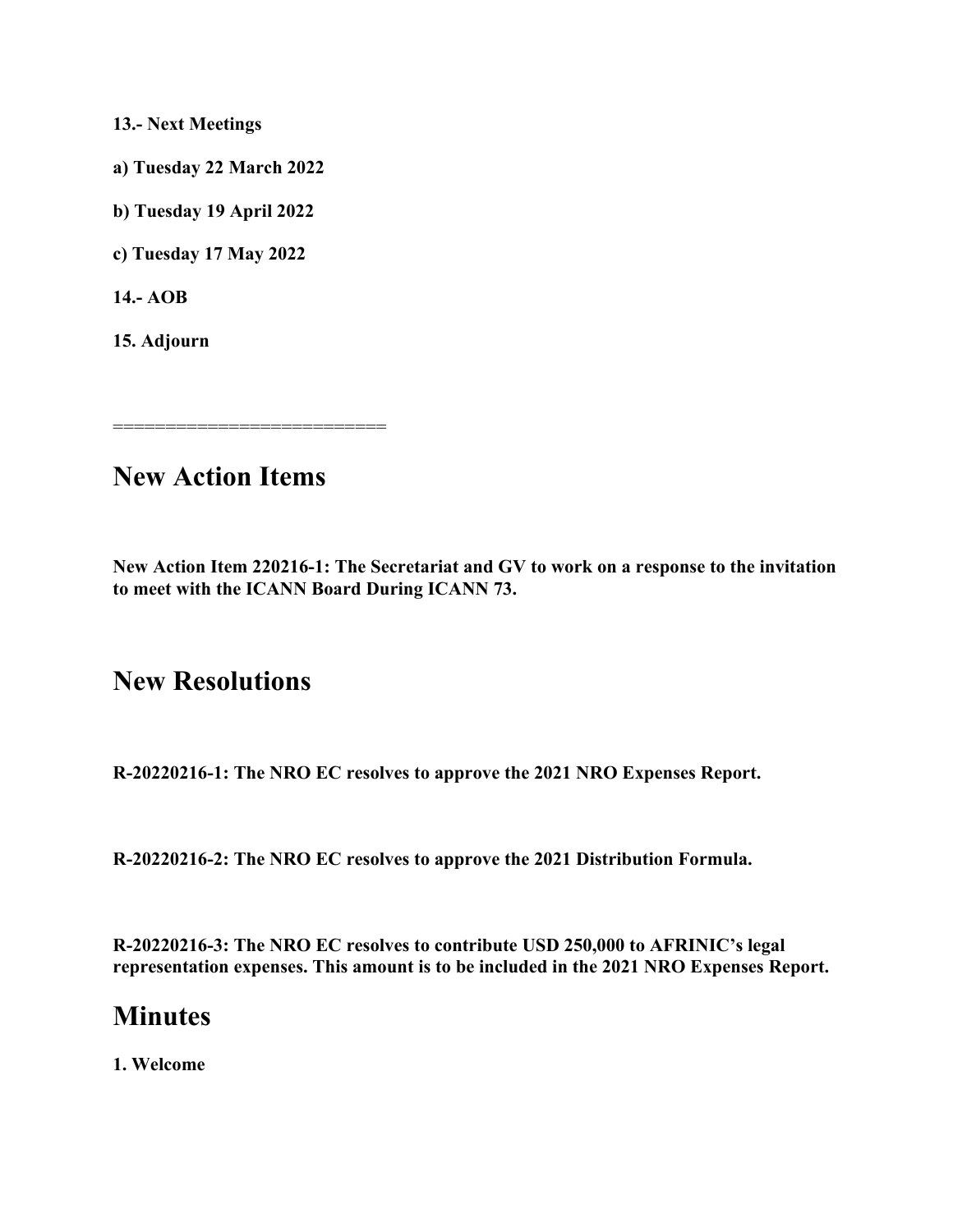PW welcomed everyone both in the room and connected remotely. The meeting began with general introductions.

# **2. Agenda Review**

PW went over the proposed agenda while showing it on screen.

It was suggested to begin with a brief read out of what we heard and learned during the strategy review held in the past two days, perhaps before the coordination group reports.

No other additions or modifications were proposed.

# **3.- NRO Strategy Review Plan**

PW noted that the report has not been written up yet, but that the main body of the work was identifying and then discussing in detail some of the biggest risks and opportunities that we feel we have as the NRO, then prioritizing and making some decisions about what we're going to do about them.

After the first day of discussions, we arrived at the decision to allocate some resources for each of the prioritized items and to recruit a dedicated resource —a program manager— for each of the three priority areas which we termed 'programs.' These program managers will possibly be collectively recruited, will use resources that are allocated specifically by each of the RIRs, will be dedicated to running and achieving the goals of their specific programs, and will report to a steering group of individuals from each of the RIRs, with the steering group being a sort of senior group delegated to actually take all the necessary decisions required by the program managers. The initial agreement is that the steering group would be the NRO EC, with delegation as needed to the right individuals at each RIR. This model was discussed as it might apply to the first Program that was identified, namely RPKI.

The other two programs identified after further discussion during the Strategy Review were cybersecurity in the RIRs and government engagement. After PW shared some of the aspects that the EC had discussed during the strategy retreat, the conclusion was that both these programs might be approached in the same way as RPKI, with specific peculiarities depending on the program which will be discovered as time goes on.

The Strategy Review mapped out a whole set of timelines and objectives for engaging internally within the RIRs, particularly with the coordination groups, before defining and launching the recruiting processes.

All of this must be written up and validated with the EC, as it involves budgetary issues that might come up during the course of the year.

PW noted that the second day of the Strategy Review was spent talking about operational model, mostly about the coordination groups. He said that they had observed that the work of the CGs can be divided into two types: 1) strategic work they are tasked to do/joint cooperation on a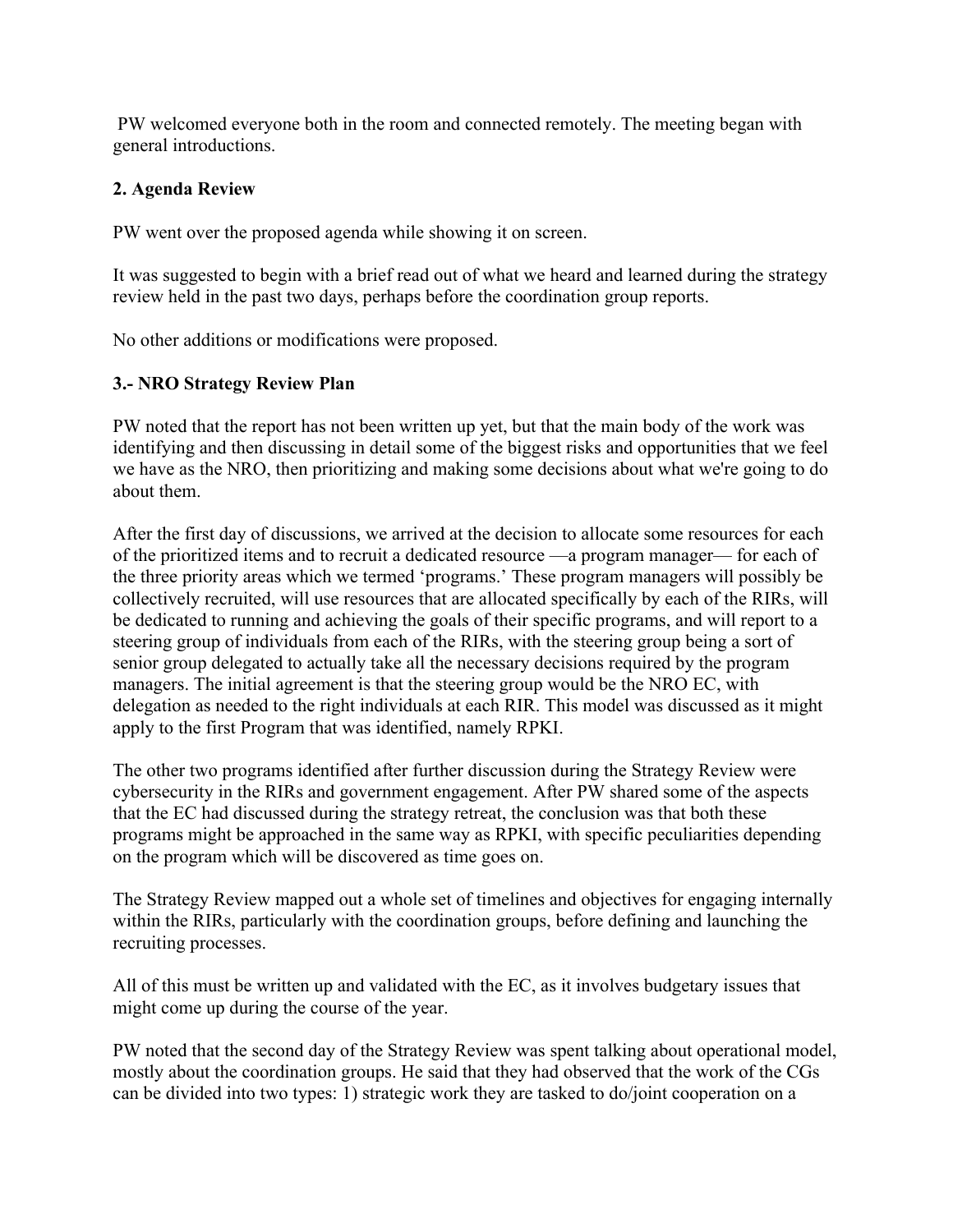particular project which is agreed as a joint party, and 2) cooperative/collaborative work that is more self-directed.

Regarding the more collegial work, we thought that a useful way forward might to allow the CGs to transform themselves into a sort of 'guild' of RIR staff with overlapping, common, intersecting responsibilities and for that group to decide in its own way how it wants to organize (e.g., the need for a formal work plan, deciding whether they want to rotate the chair, etc.), i.e., those staff simply making their own decisions on what they're doing and how they are doing it, and how they think they need to work together, but always within their own job roles and management structures.

JC added that the five RIRs do a lot of things that look the same —engineering, registration, and so on— and we want the CGs to be seen and used as resources to hear what's happening in the other RIRs, inspire ideas and be something the members of the CGs look forward to participating in. Historically, we have tasked the CGs. Now, we've realized that for things that are really important we need to have unified results and a unified timeline, so we will be taking a different approach, which is the Program approach PW described earlier. This is a substantial change, but it responds to the input we've heard through the RIR staff survey, which is that the NRO work coming through the CGs sometimes doesn't feel like part of, or is unrelated to, the staff's main job. Hopefully, we'll see the coordination groups with a more relaxed model. "These are your coordination groups, how you want to work with your peers and within your organization?" How the CGs work and what work they do is really to help you do a better job in your own organization.

PW suggested that he or the other CEOs might join the next CG meetings and not rely on the chairs to convey this information. The EC needs to let CGs know that a lot of time had been spent reviewing the results of the work that Glenn Price and Terry Reynolds from Leadershape, hugely diverse feedback with a wide spread scores, which was interesting and challenging to work out.

PH commented that it was great that such an agreement and strong commitment had been reached and said he should be ready to collaborate in the implementation of these programs.

# **4.- Coordination Group Updates**

### **a) Communications Coordination Group 2022 Work Plan**

TS shared 2022 CCG Work Plan on screen and went over some of its highlights. He noted that even while drafting the Work Plan the CCG was aware that the Strategic Review was ongoing and that the CCG Work Plan might change depending on new priorities the CCG might need to work on, so it was kept open pending the results of the Strategic Review.

PW asked whether any of the things on the plan has concrete deliverables, other than IGF which has a concrete date.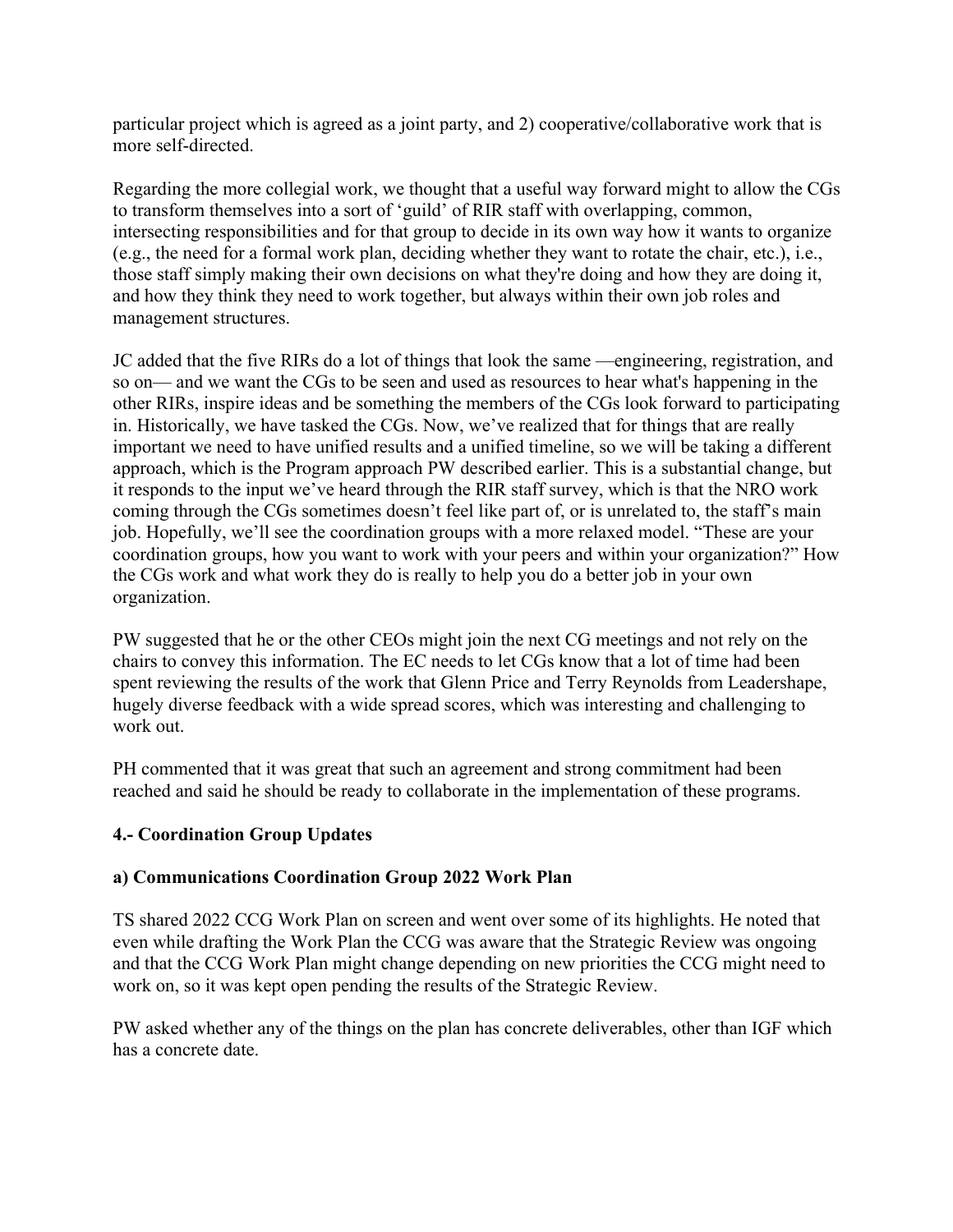TS replied that they do not, largely because the CCG was waiting to hear the outcome of the NRO Strategy Review. Traditionally, a lot of the work the CCG has done has been fairly reactive, servicing the needs of the other CGs as opposed to establishing our own ideas and plans for what we want to do. Now that we've heard more about the Strategy Review, this may change.

HPH agreed that communications is not a goal in itself but more of a tool for all the other projects and initiatives. He then wondered if there is any information on what is going on with the Internet Health Indicators, as they have been on the list since 2017 and we haven't created anything in common.

TS said he knows that work is going on in APNIC, and that he is aware that they need to coordinate with the other RIRs to find out progress and see if we can make any announcements or communications.

JC said the communications team is doing great in communicating about the work that is going on throughout the RIRs. He then asked if there is anything the CCG is working on that is not part of the existing goals of the day-to-day jobs of the members of the CCG.

TS said that at the moment there is not. As an example of something that had been new and different and directed by the NRO EC, he mentioned the IANA transition, which the CCG had worked on a few years back.

PW mentioned that the IGF falls into that category. There's more done there than just the RIRs working individually, it's a cooperative job.

JC noted that the NRO EC may not have been the clearest in helping the CGs understand the victory conditions and we are aware of that.

TS said it was no problem and added that doing the Strategic Review had already helped frame some things, i.e., now that we know that RPKI and cybersecurity will now be some of our big focus areas. Also, now that the NRO has more members on the IGF MAG, it may be an opportunity to have meaningful influence and dialogue at the IGF that we did not have in the past.

### **b) Engineering Coordination Group 2022 Work Plan**

Next, AS proceeded to present the proposed 2022 ECG Work Plan, commenting on some of its highlights.

JC thanked AS for his great report, noting that it's excellent to see the level of coordination the ECG is achieving and the fact that it is happening organically to some extent.

He added that the EC is aware that the collective community is increasingly looking at the RIRs as offering a set of shared services, even if they are doing it in five different registries, so the RPKI discussion is likely to lead to the RIRs talking about more similarities and more coordination.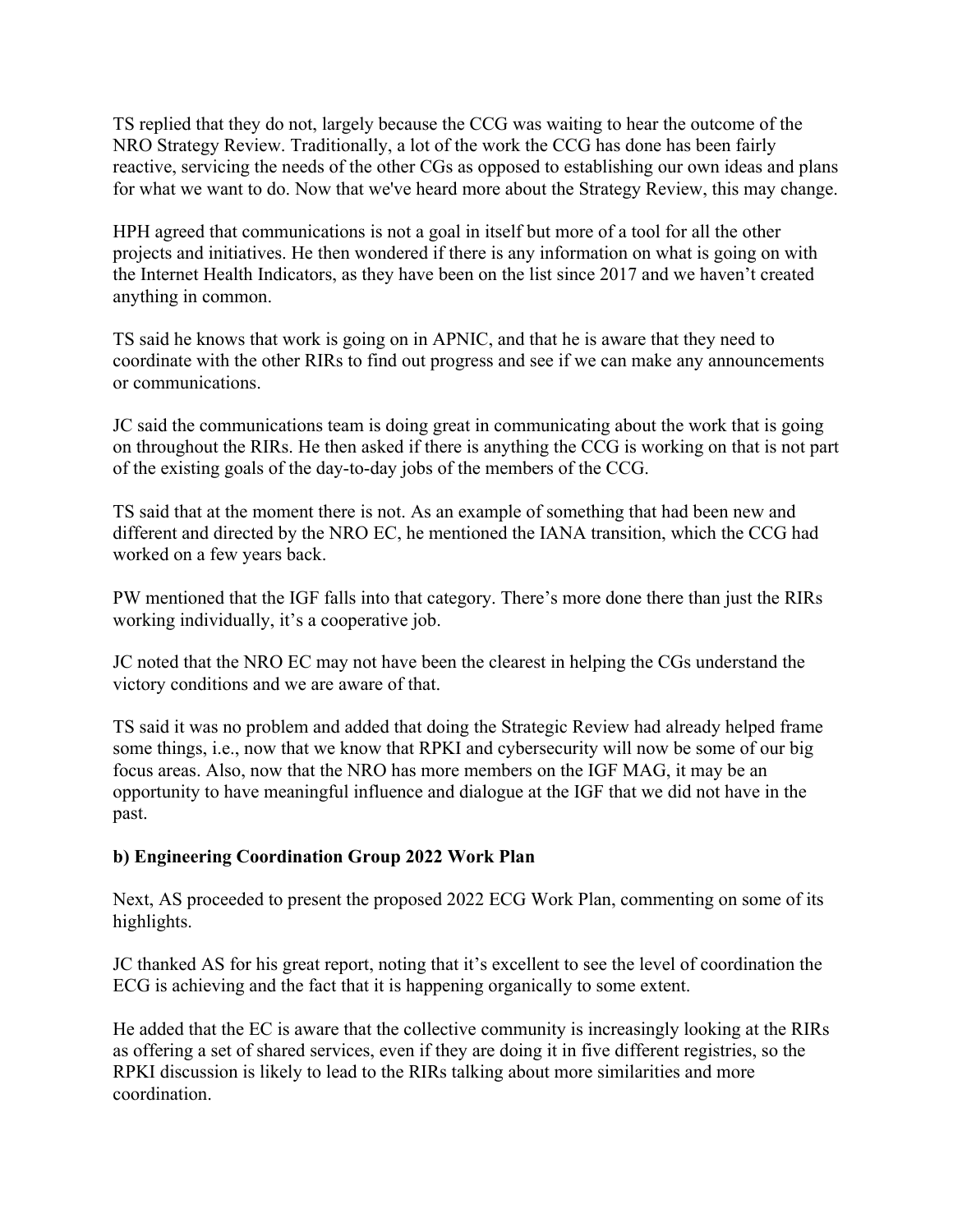JC noted that a structure needs to be created for coming across those decisions at the NRO EC level. He reiterated that he loves the coordination that is happening and said that hopefully, the EC can offer the ECG some guidance, but that the EC needs to figure out how to do this, because, even if we provide the ECG guidance and the ECG finds out that it's too hard or requires resources, a control mechanism is still needed, and we don't really have that today.

PW asked whether the stats file is an Engineering problem or a Registration Services problem. Is the RSCG involved with the stats file?

AS replied that this is the same case as ITHI, the Health Indicators that HPH mentioned earlier. The ECG works very closely with the RSCG in terms of definitions and what the answer should be, but the implementation happens in Engineering.

PW added that in both cases the semantics belongs to Registration Services.

#### AS confirmed this.

JC noted that the NRO should decide what our goals are in this area and set formal directions. If our goal is to have standard transfer logs and standard extended stats files, we no longer need to guide our Registration Services and Engineering teams because we've given them a milestone. This is something we need to think about.

### **c) Public Safety Coordination Group 2022 Work Plan**

JG presented and commented on the 2022 PSCG Work Plan.

JC thanked JG for an excellent report. He noted that when the NRO starts looking at the Government Engagement and Messaging Program and starts setting goals, public safety coordination may also be involved.

### **d) Registration Services Coordination Group 2022 Work Plan**

Then it was KS's turn to present the RSCG 2022 Work Plan.

JC thanked KS for the report and for the great coordination work. It's good to see that the registry teams are getting together to deal with problems that I hadn't really thought about. Again, as much as possible, in cases where there are clear commitments and deliverables from the NRO EC level, we're going to try to be clearer on what our priorities. That's what our workshop over the last two days was about.

PW asked about the Fraud Communication Framework.

KS explained that people need to be aware of the mechanisms they need to use to actually use this framework, which is now just sitting there as there have been zero reports. It's a matter of reporting in a way that will be useful for the other regions to understand what everyone is dealing with.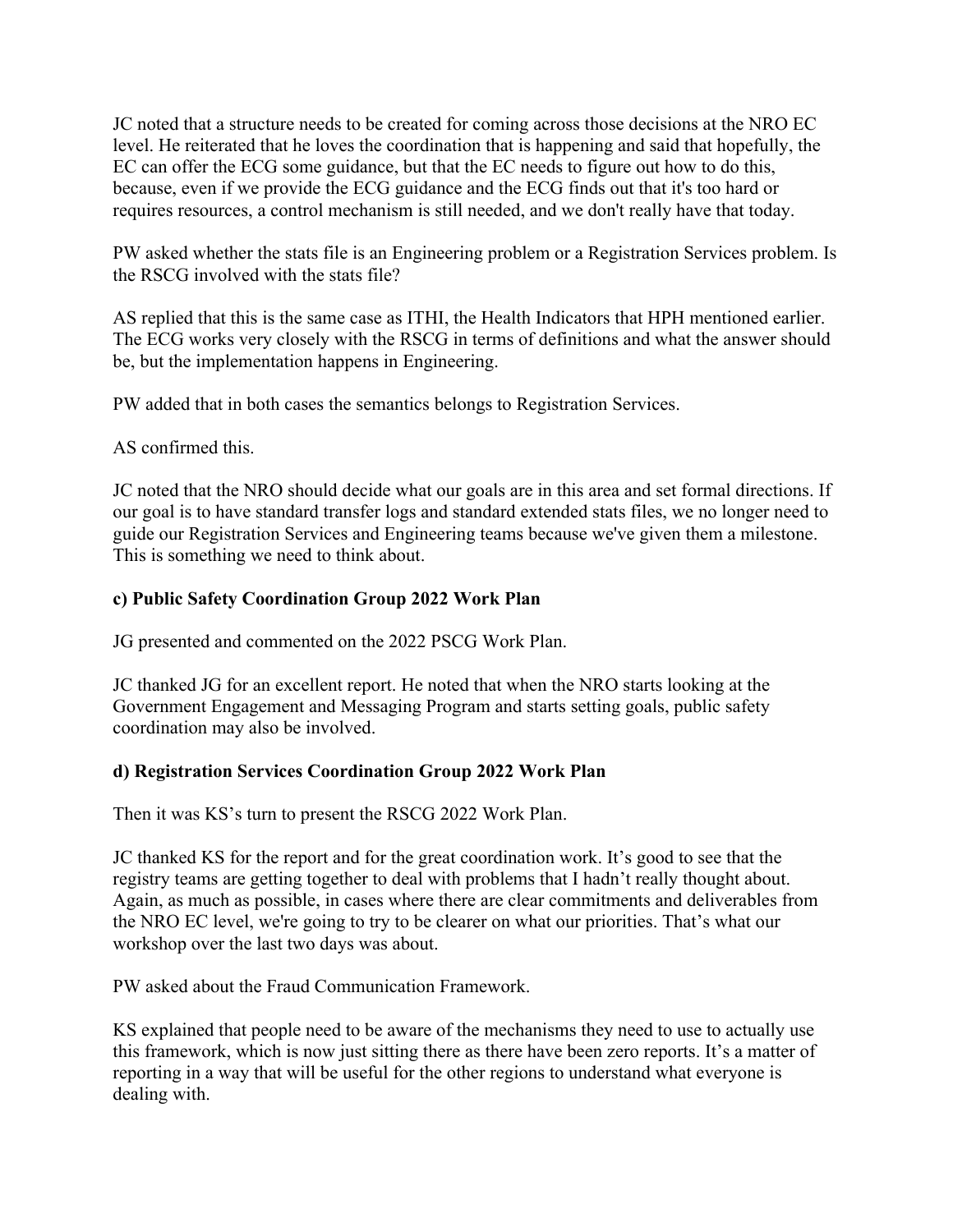PW asked whether the Framework then allows specific information to be shared about specific cases.

KS replied that it does. It is a very select group, literally one person from each RIR and legal representative, which is appropriate to make sure that the information is managed effectively.

PW thanked KS for her report.

#### **e) Public Affairs Coordination Plan 2022 Work Plan**

PH observed that the PACG does not have a full-fledged Work Plan for 2022, as they were waiting for the outcomes of the general Strategy Retreat. He said that, if possible, he would like to have a conversation with the EC today about what the EC envisages the PACG's role will be to help scope the new Governmental engagement Program that was announced today.

He then presented the following update:

PACG is a really great group with many new members, so there is an opportunity for a fresh approach to the PACG. This year, it also has a unique opportunity because three RIR staff members have been selected to the IGF MAG. The group is ready for a very difficult and particularly intense 2022, mostly on the governmental front. During 2021, PACG worked on a quarterly basis, mostly on information sharing, as while quite a lot was happening in the political and regulatory world, the covid situation made it difficult to have a coordinated engagement approach. The exception was the response PACG prepared to an OECD paper on routing security.

Throughout the years. PACG has had a stable set of intergovernmental Internet governance and I\* engagements where we coincide and share information (ITU, the UN, the IGF, I\* dynamics, relationships with ISOC and ICANN). The ITU is very unique and there will be a lot of politics and threats related to standardization, cybersecurity, or other topics.

Now, the PACG seems to have found an opportunity for a face-to-face PACG meeting on 3 March in Geneva around the ITU WTSA meeting, so PH would like to seek the NRO EC's endorsement for this PACG meeting and ask for the NRO EC's direction on what would be the best outcomes the PACG should produce from this meeting to get the best value from this f2f meeting, during which the PACG can also start to think about the recently announced Government Engagement Program.

Before concluding, PH noted that he had uploaded to the NRO wiki outline of global processes PACG will be covering in 2022.

PW replied that, in his opinion, the discussions about the coordination groups being a voluntary and opt-in model also applies to f2f meetings. He added that if it turns out that four RIRs happen to be converging in one place, the fifth might feel motivated to be there, but we wouldn't be endorsing an official meeting unless something in connection with a program activity. He asked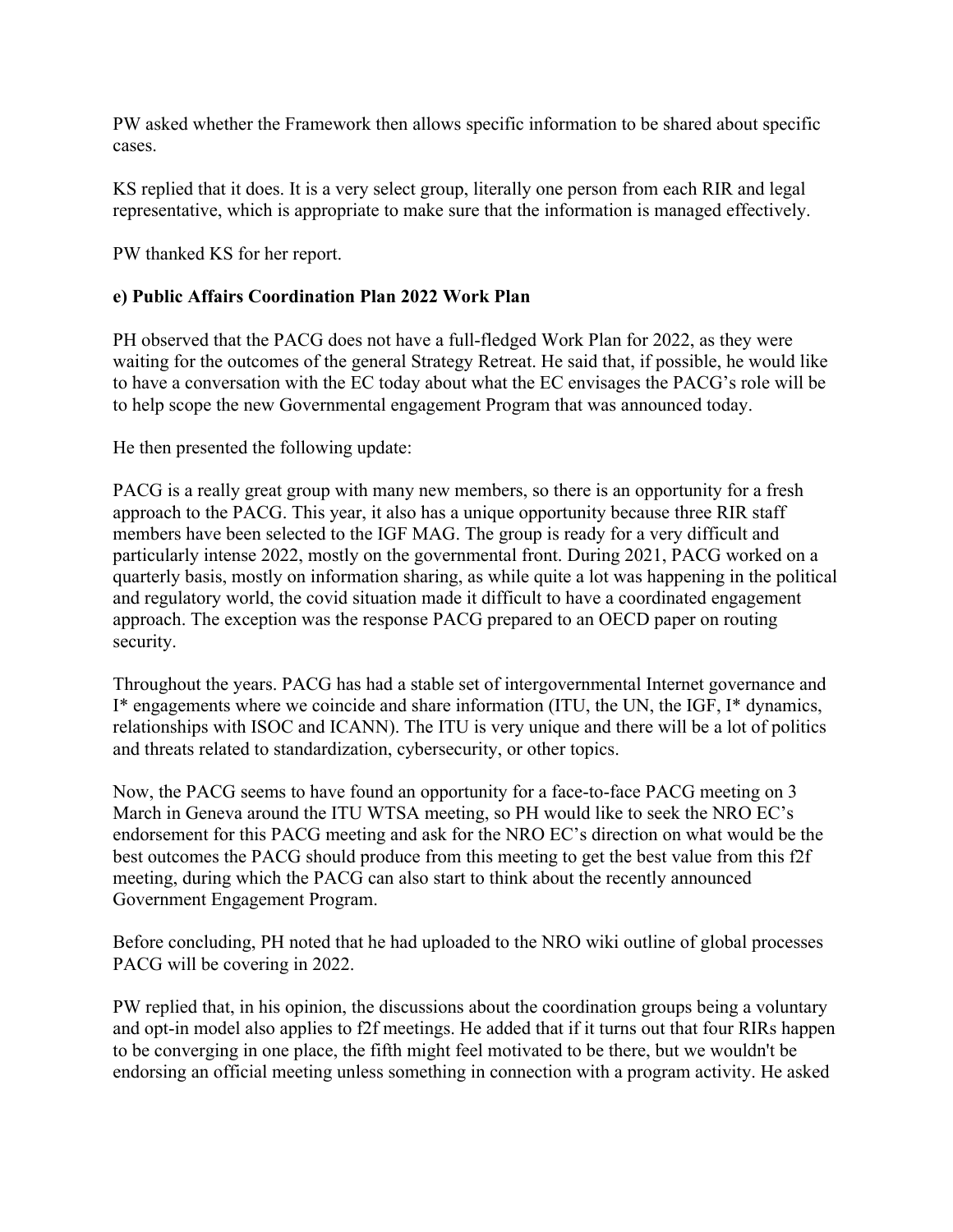PH whether other RIR staff have already confirmed they will be in Geneva or were waiting to see if there's some kind of official meeting to justify a trip.

PH replied that representatives of four of the RIRs had confirmed their presence (all but AFRINIC) and added that remote participation would also be available.

According to PW, under the new model, the idea would be to encourage that meeting very much, to see how important group members believe it is to join the meeting physically. Right now, we don't know what the modus operandi will be.

In JC's opinion, right now there are no program managers or steering committee, so the decision is on the EC. I don't problem with us making the call, I have faith that if one of our CGs believe they need to meet to get their job done, they should get the chance to do so.

PW added that each RIR decides whether to budget for one, two or zero people depending on their budgets and priorities.

PH explained that if there is something that the PACG can do to support the establishment of the Program, this would be a good opportunity to work on that. Otherwise, we can proceed with a more general agenda as all PACG members have a lot to share and work to do on the engagements listed in the PACG space of the NRO wiki.

PH said that it would be fantastic to have someone from AFRINIC at the f2f meeting in Geneva but added that remote participation would also be an option.

PW asked whether the PACG would need a meeting room, a social dinner, and so on, noting that this would be ok.

JC agreed that they all have individual budgets, but that coordination still needs to happen.

PH asked for confirmation that it would be ok to organize for a meeting room and charge the cost to the NRO at a suitable time.

No objections were heard.

### **5. AFRINIC Situation Update**

EK noted that he had shared the latest news on the mailing list: AFRINIC won the appeal. This was a major milestone, but not the end of the cases, as there are multiple ongoing cases.

### **6.- 2021 NRO Expenses Report**

While displaying it on screen, GV proceeded to present the final 2021 NRO Expenses Report, explaining that all the information has been validated by the CFOs. He said that, generally speaking, two-thirds of the budget were executed and that expenses for meetings were not executed.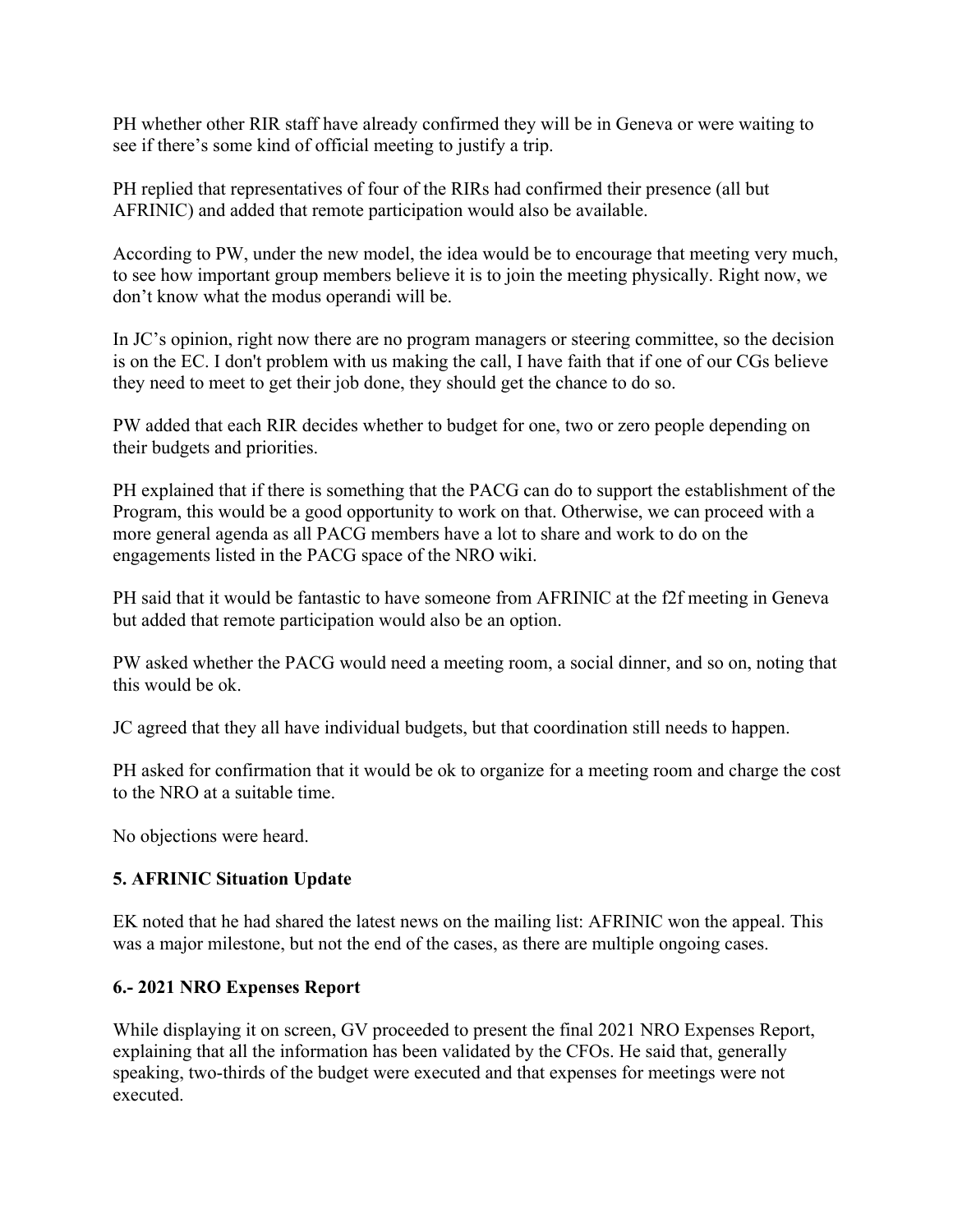He then went over and explained the various items and columns included in the budget, adding that he would have a meeting with the CFOs later in the day to organize the transfer of the money.

JC then moved to approve the 2021 NRO Expenses Report as presented and direct the CFOs to do transfers as necessary per the distribution formula. PW seconded the motion, no objections were heard, and the motion carried.

# **R-20220216-1: The NRO EC resolves to approve the 2021 NRO Expenses Report.**

# **7.- 2021 NRO Distribution Formula**

GV displayed the 2021 NRO Distribution Formula on-screen and reminded the EC that each year they are asked to review the distribution formula.

At OR's request, GV explained that the distribution formula is based on the self-declared revenue for registration services. This criteria of making this calculation based on revenue for registry services declared each year was adopted in 2013. The CFOs share the numbers with each other based on a common definition of registration services.

Having the NRO EC reviewed it, JC moved to approve the 2021 NRO Distribution Formula. HPH seconded the motion, no objections were heard, and the motion carried.

# **R-20220216-2: The NRO EC resolves to approve the 2021 Distribution Formula.**

### **8.- Reverse DNS Resolution Content in the IANA SLA Update**

Action Item 210316-4 (HPH to follow up with Kim Davies about their (second round of) comments to our proposal to include reverse DNS resolution in the SLA) is ongoing.

# **9.- Meeting with ICANN Board During ICANN 73**

PW explained that there had been an invitation sent to Constituency and Stakeholder Groups Chairs to a meeting with Göran Marby in preparation for ICANN 73. For PW was offered a 1:1 meeting with Göran, but that was at 3 a.m. Australia time. He checked, but ICANN replied that there were no other available time slots, that ICANN would be happy to reach out to him as soon as they begin scheduling the next round, and that if there was anything PW wanted to discuss with Göran Marby 1:1 before the next round, to please let them know.

OR believes it would be important to first have a conversation to establish coincidences and topics. That would be more beneficial than having the extended meeting proposed by ICANN.

After some further discussion, JC proposed a reply along the following lines: "The NRO does not have any questions for this joint meeting, we have no comments, ICANN's objectives are predominantly focused on your DNS constituency. We do, however, welcome the invite and feel that, given the dynamics going on in each of the RIR communities, it might be good for the RIR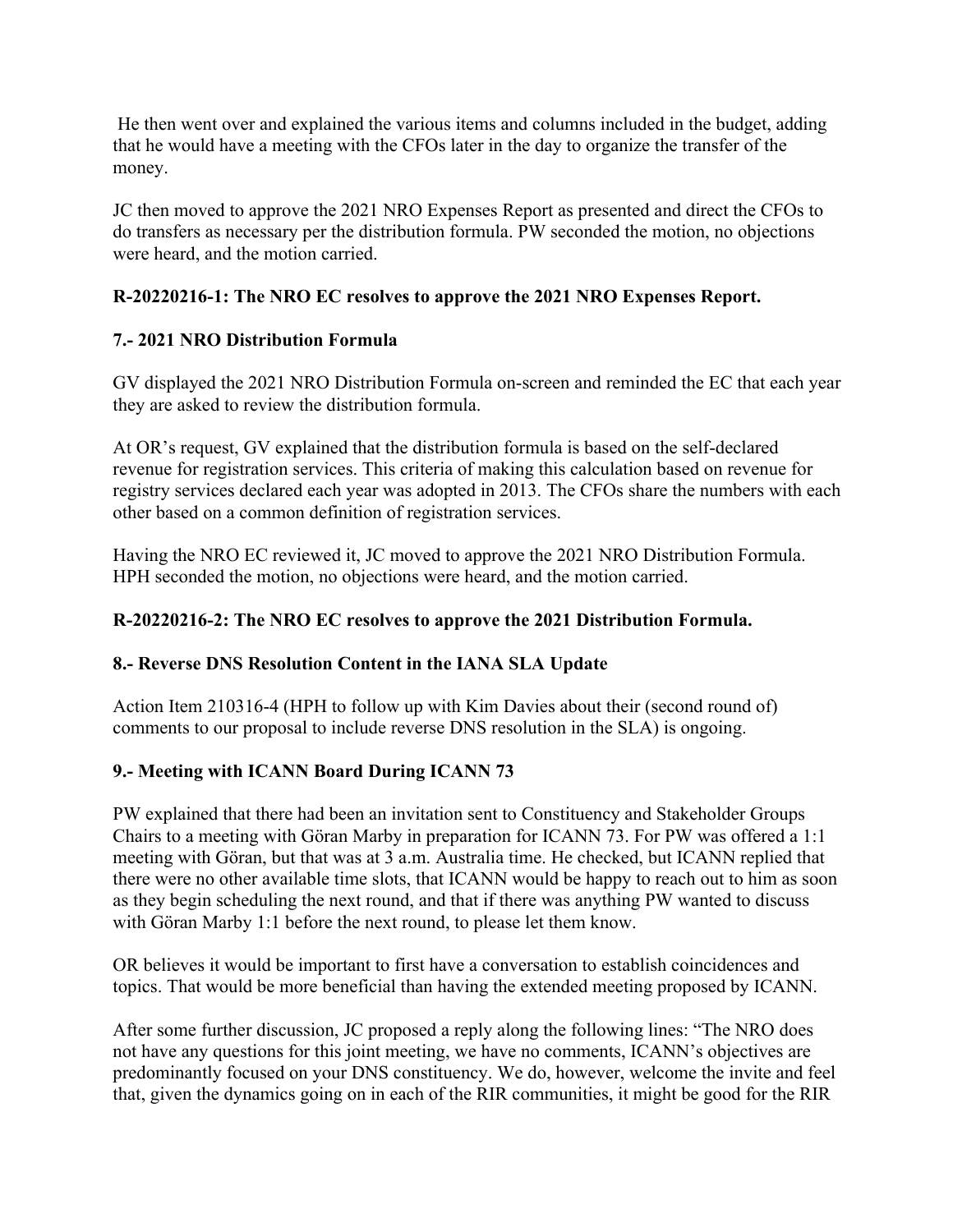CEOs to have a call with yourself and Göran to update each other periodically." He added that the RIR community is not present at ICANN meetings.

PW summarized by saying that they might reply as follows: "We don't have answers to these questions, we think everything at ICANN is going well, as far as we're concerned. However, we would like to take the opportunity to report on some developments in the RIR world, for which we would like to schedule a meeting between Göran, Maarten, and the NRO EC." Then it would be up to each of us to decide whether to participate. PW would attend, and so might EK and the others. As mentioned earlier, this was already proposed by ICANN, but the only available timeslot was at 3 a.m.

This was agreed and the following action item was decided:

# **New Action Item 220216-1: The Secretariat and GV to work on a response to the invitation to meet with the ICANN Board During ICANN 73.**

# **10.- RIR CEO Updates**

OR presented the following update on LACNIC:

- LACNIC is considering having objective criteria to accept candidates to the LACNIC Board. This is a difficult process and one of the first steps is for the Board of Directors to suggest having these procedures presented to the General Assembly. If the Board approves the idea, it will be presented at our next General Assembly (3 May). OR will update the others when there are any new developments.
- At the same time, LACNIC is introducing many changes in the Bylaws. These were ready to be presented at the 2020 General Assembly, which was cancelled. The Board is just waiting for the General Assembly to happen. The changes are not major (conflict of interest and introduction of two new directors, moving from seven to nine, sequentially).
- This month LACNIC is launching with the Interamerican Development Bank a blockchain regional initiative called LAC Net (and it is part of LACChain ecosystem).

JC then provided the following ARIN update:

- He shared the status of RDAP ARIN has moved to the common profile agreed with the other RIRs.
- ARIN is in the middle of consultations, a governance working group has been looking at our or permanent structure and tools in the area of elections and they've been making proposals to the community for discussion.
- We've discussed changes to the election nomination process, increasing the number of trustees, there is a chance that we will use a single transferable vote system at some point in the future. All of this will be discussed by the Board at a workshop to be held on the 25th.
- The ARIN meeting in Nashville will be held face to face with a safety protocol (we will encourage but not require vaccination, distribute test kits upon registration). Also, for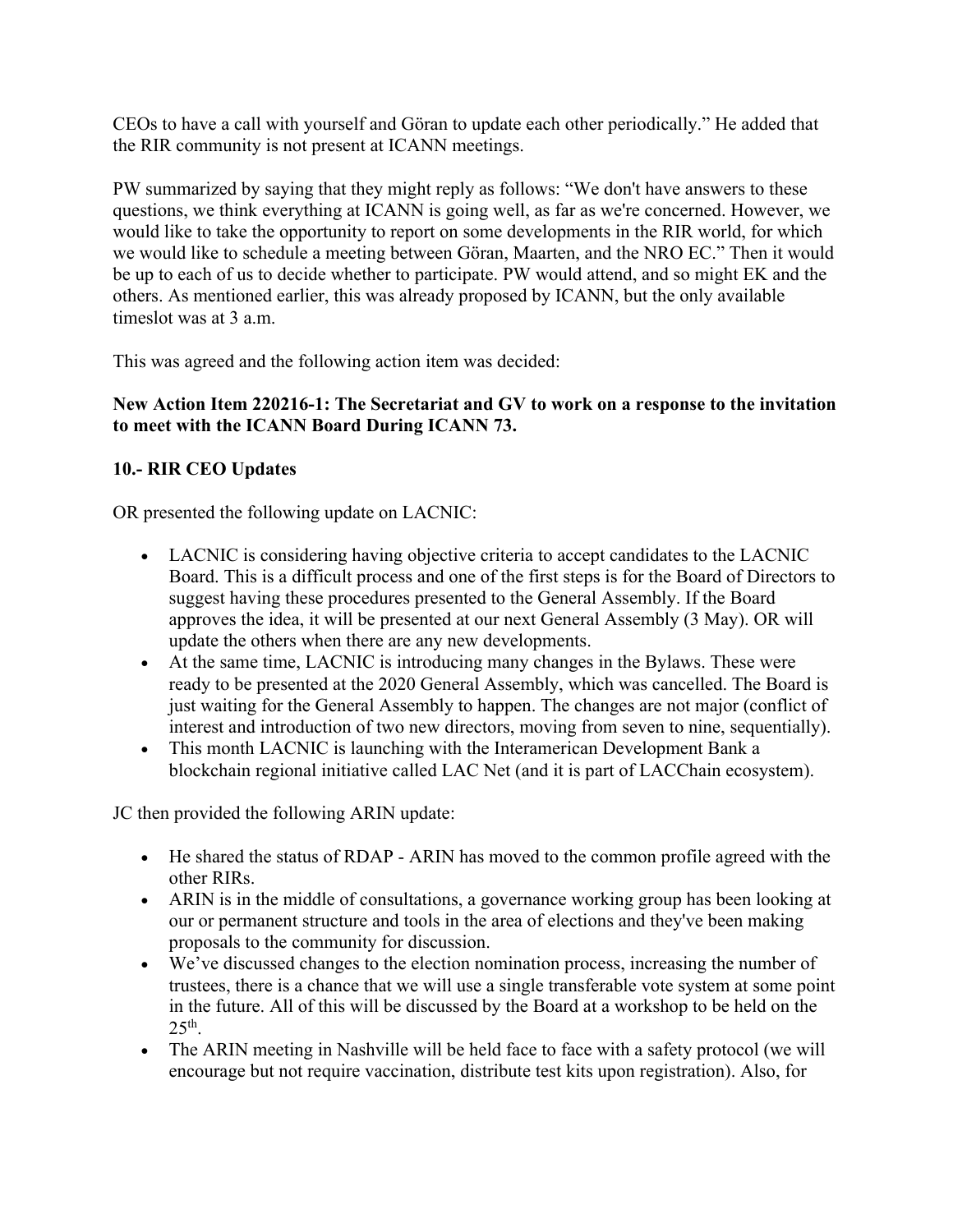ARIN sponsored travel (Board and Advisory Council), ARIN doesn't travel unless you're a 'travel cleared' employee or volunteer (vaccinated or recently recovered from covid).

Then, all discussed details of various voting systems based on rankings vs majorities, potential legal implications, election vendor systems, and how these systems are perceived in each region. Examples of the use of the different systems both within and outside the RIR context were also shared.

As for AFRINIC, in addition to the legal business discussed earlier, EK mentioned that AFRINIC is planning to have many face-to-face meetings with the stakeholders and customers to improve the AFRINIC membership engagement level.

In relation to the RIPE NCC, HPH mentioned the following:

- The RIPE NCC still has no business travel except by special approval by HPH. He's hoping to get rid of this next quarter, but this might depend on how the global situation evolves.
- RIPE 85 in Berlin in May and SEE in April are being planned as hybrid meetings.

PW then provided the following update on APNIC:

- Elections are coming up, there are ten candidates. APNIC is doing a due diligence process for board members, as there are no investigations into the candidates' credentials, simply a self-declaration.
- JC explained how conflicts of interest are handled in the ARIN region. PW also described how a conflict of interest or interests against APNIC or the RIR system might be handled in APNIC. Further discussion ensued regarding how the inability to perform in a director role might be treated in each RIR region.
- APNIC has a fee structure change that has been implemented this year and is underway, requiring that holders of historical resources take out an account, where the difficulty is that the vast majority of them are not routed or contactable.
- APNIC 53 will be held fully online the week after next. There are provisions for APNIC 54 to be held as a hybrid meeting, in a suitable hub location (to be determined) in September. APNIC is going to describe all future meetings as hybrid and "online first".

### **11.- Open Actions Review**

Action Item 230316-4 remains in progress.

There were no other open actions to review.

#### **12.- Minutes Review**

### **· 2021-January-18: Minutes NRO EC Teleconference - DRAFT**

December 2021 minutes were reviewed and are ready to be published.